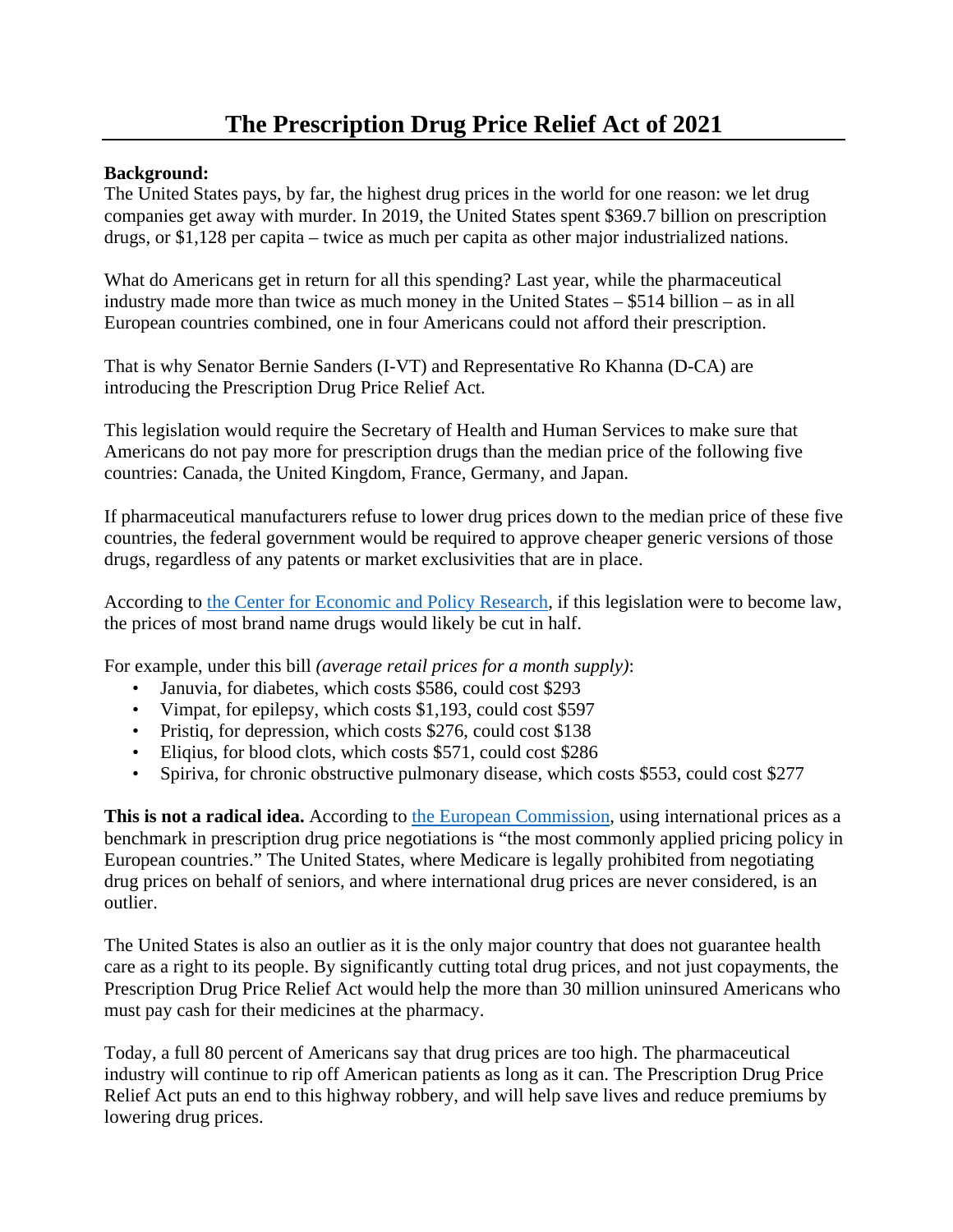# **The Prescription Drug Price Relief Act of 2021**

#### **SECTION BY SECTION SUMMARY**

#### **Section 1 – Short Title**

This Act may be cited as the Prescription Drug Price Relief Act of 2021.

### **Section 2 – Identification of Excessively Priced Drugs**

This Act requires the Secretary of Health and Human Services to annually identify the list of "excessively priced" patented, brand name drugs that are being sold in the U.S. at prices higher than the median price in Canada, the United Kingdom, Germany, France, and Japan.

If the Secretary is unable to determine the median price of a drug in other countries, or if the Secretary believes that a drug is unaffordable even though its domestic price does not exceed the median price in other countries, the Secretary may still label the drug "excessively priced" after considering the following factors:

- (1) The size of the affected patient population
- (2) The value of the drug to patients, including whether the price impacts access to the drug
- (3) The Federal Government subsidies and investments related to the drug
- (4) The costs associated with developing the drug
- (5) Whether the drug provided a significant improvement in health outcomes when approved
- (6) The cumulative global revenues generated by the drug
- (7) Whether the price of the drug increased during any annual quarter by more than CPI-U
- (8) Other factors the Secretary determines appropriate

Anyone may petition the Secretary to review the price of a patented brand name drug. The Secretary must respond within 90 days and make the response and rationale publicly available.

The Secretary shall establish a process to carry out the annual drug price review described in this section not later than one year after the date of enactment of this Act.

#### **Section 3 – Ending Government-Granted Monopolies for Excessively Priced Drugs**

If the U.S. price of a patented brand name drug exceeds the median price of the drug in other countries, or if the Secretary otherwise determines the drug to be excessively priced, the Secretary shall allow generic drug manufacturers to make more affordable versions of the drug.

Specifically, if a brand name drug price is excessive, the Secretary shall (1) waive or void any exclusive rights granted to the drug's manufacturer by the government to make or sell the drug, and (2) regardless of any applicable patents, grant open, non-exclusive, and compulsory licenses so that any person, organization, or company may make, import, or sell the drug in the U.S.

The Secretary shall review and act upon applications for generic versions of excessively priced brand name drugs within eight months of submission.